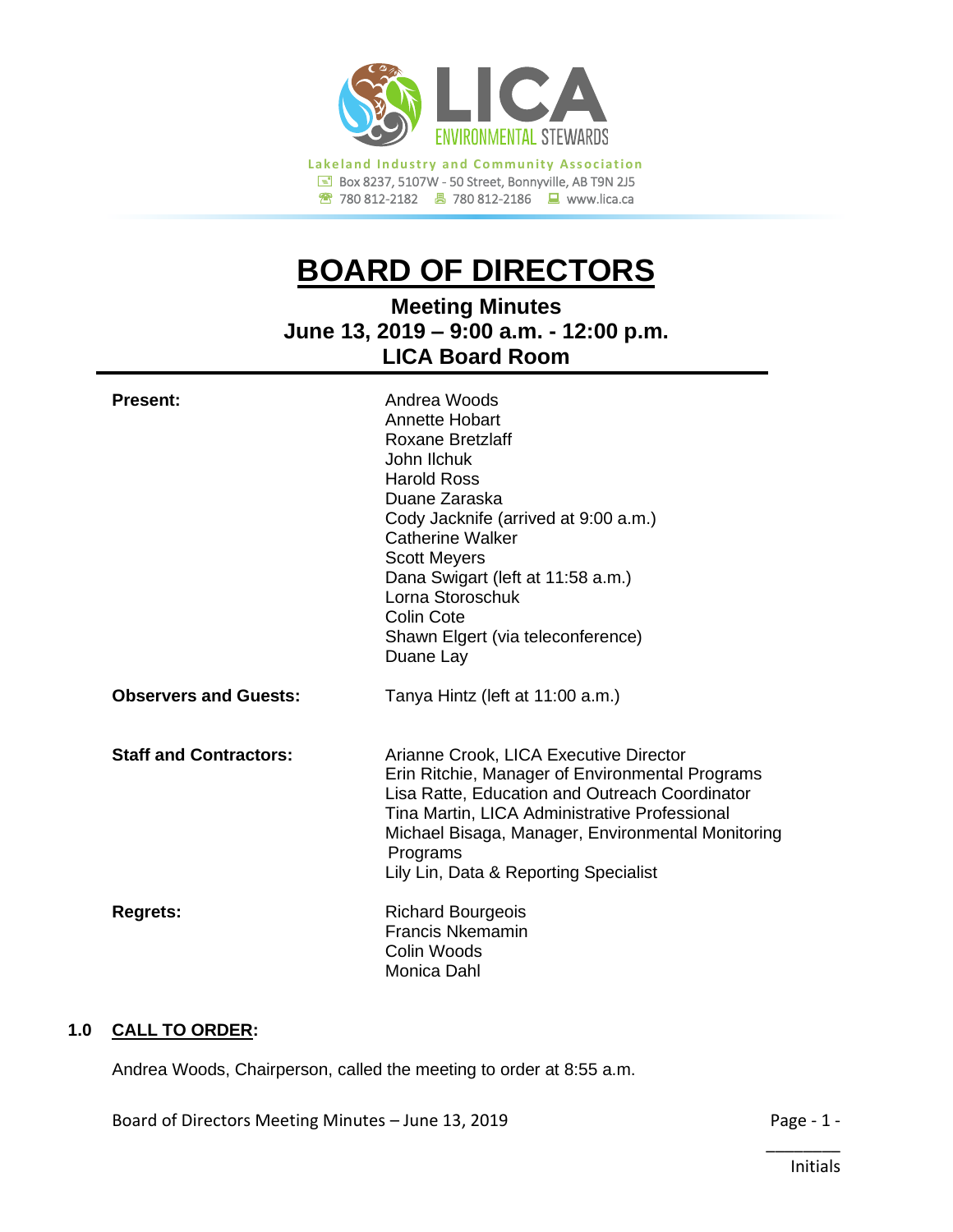# **1.1 Introductions and Sector Updates**

Arianne presented the sector update for Richard Bourgeois. Caleb Sinn from ALMS was at Muriel Lake on June  $3<sup>rd</sup>$  for the first round of sampling. He expected that the first round of testing on all of the lakes for 2019 would be done by the third week of June with the 2<sup>nd</sup> round of testing beginning the first week of July. Also, the Muriel Lake Basin Management Society has been approved for an Eco Trust grant to complete a LiDAR study of the basin. Richard will provide a further update on this at the fall meeting.

- **1.2 Vision, Mission and Values**
- **1.3 Roll Call**
- **1.4 Approval of Agenda**

**#1 Moved by Harold Ross AND RESOLVED that the June 13, 2019 Agenda be approved as presented.**

# **1.5 Approval of Minutes**

# **1.5.1 May 16, 2019 – Board Meeting**

**#2 Moved by Lorna Storoschuk AND RESOLVED that the Minutes of the May 16, 2019 Board of Directors meeting be approved as presented.**

# **2.0 ONGOING BUSINESS**

# **2.1 Education and Outreach Update**

# **2.1.1 Presentations Update**

Lisa and Mason have been very busy completing 39 classroom presentations and hosting 3 X-Stream science programs as well as 2 Little Green Thumbs Saladbrations. They were also invited to the Cold Lake F.C.S.S.to do a presentation on LICA and we had a booth set up at the Lac La Biche Environment Week celebration that attracted ~400 people. Arianne and Erin joined Lisa and Mason in hosting our second Stream of Dreams program at the École Notre Dame Elementary School here in Bonnyville.

# **2.1.2 AQHI Lantern**

We set up the AQHI lantern at the Cold Lake Energy Center yesterday with the airshed and AQHI posters.

We will be unveiling the AQHI lantern and accompanying posters in Bonnyville at the Oil and Gas Show in the Centennial Centre next week.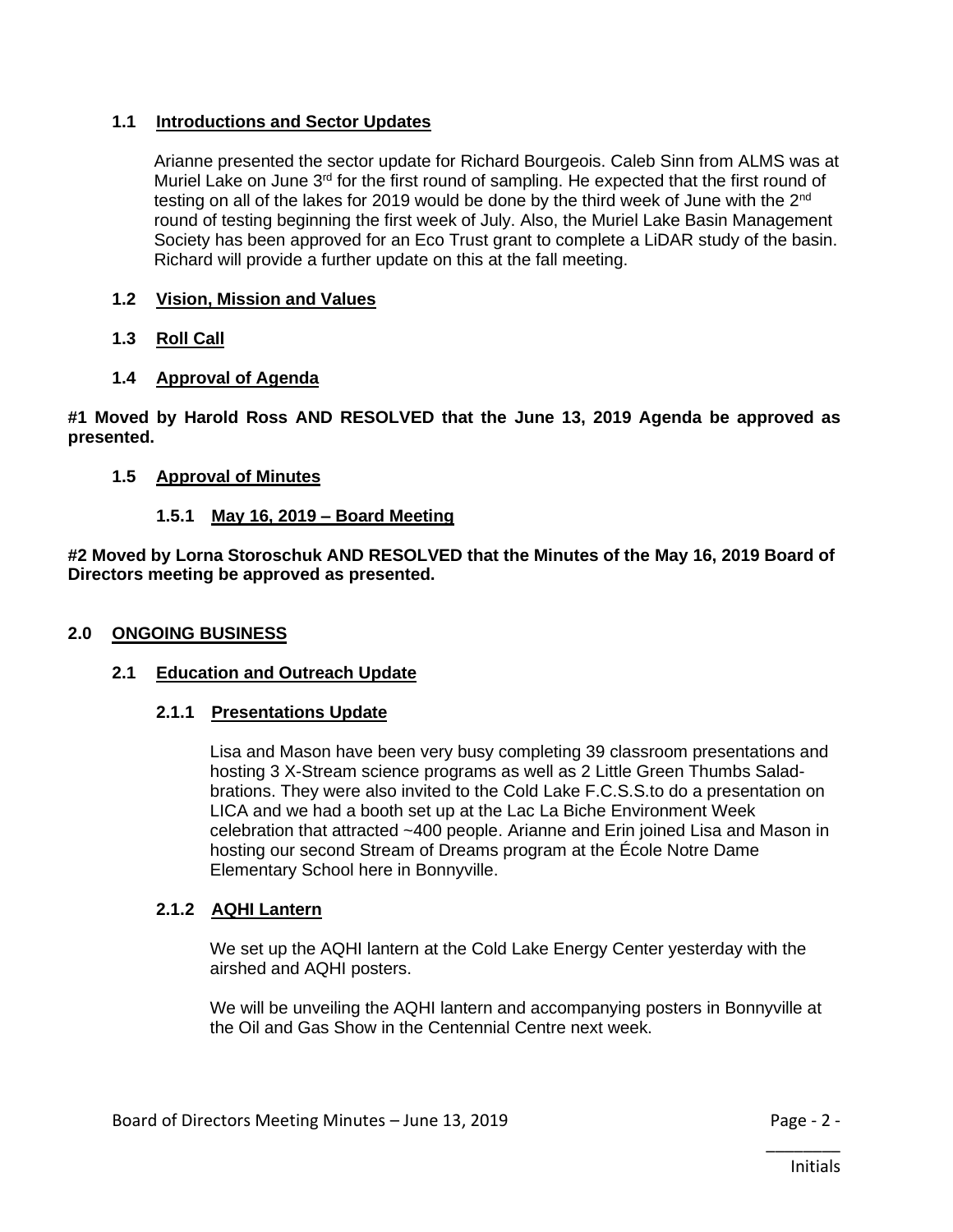# **2.1.3 Earth Day Writing Contest**

The winners of the Earth Day writing contest have been awarded their prizes. First place went to Anja Symon of H.E. Bourgoin School. Second place went to Kaitlyn Treanor, third place went to Evan Taylor and fourth place went to Aspen Sales all of École Dr. Bernard Brosseau School. You can view the winning entries by going to the Education tab on the LICA website.

# **2.1.4 Upcoming Outreach Activities**

The following Education & Outreach activities have been planned over the upcoming months:

- June 19-20 The Bonnyville & District Oil & Gas Show
- June 27 Bonnyville Vermicompost
- July 3 Cold Lake Vermicompost
- July 1 Canada Day at Kinooso Beach in Cold Lake
- Mid-July Shoreline Clean-up & BBQ

We are also working with Cows & Fish to put on a Beaver Deceiver Workshop in August.

Duclos School notified us that they would be unable to participate in the Little Green Thumbs program, however we received an application from St. Paul Elementary School, which was accepted by the E&O Committee for delivery in the fall. .

# **2.2 Environmental Monitoring Programs Update**

AEP has implemented a temporary bulk reporting protocol for air quality exceedances of PM 2.5 during wildfire season.

# **2.2.1 Routine Operations & Reporting**

No report.

# **2.2.2 Special Projects**

No report.

# **2.2.3 Planning & Optimization**

No report.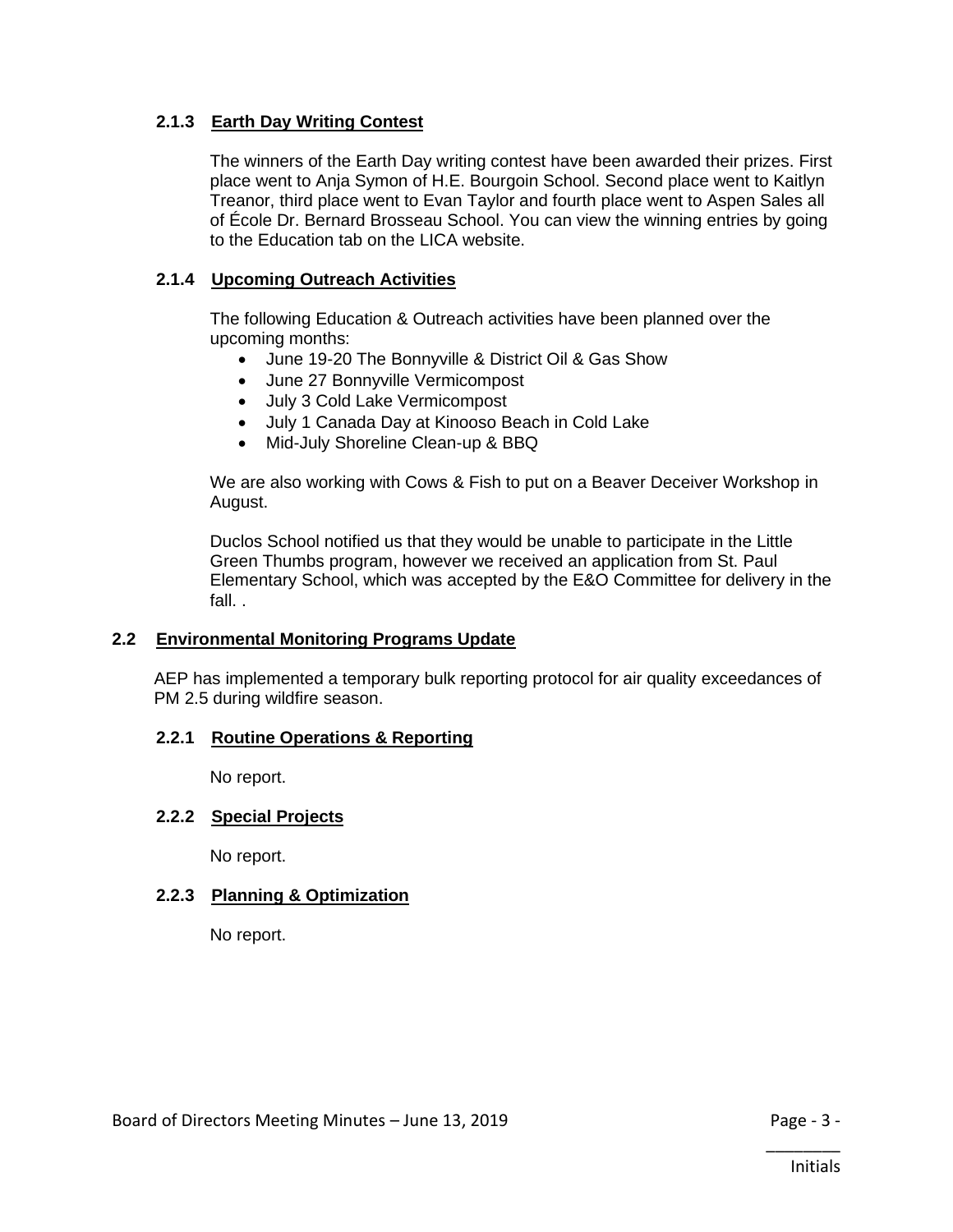# **2.2.4 OSM Project Leads Meeting June 4-5**

Mike and Erin represented LICA at the Science and Indigenous Knowledge Integration Committee (SIKIC) meetings to answer questions about our OSM project plans. The key questions were related to integration of LICA's project plans among other work either proposed or carried out in similar theme areas.

The SIKIC has requested that integrated work plans be developed for aquatics, atmospheric, terrestrial, and other thematic monitoring areas; LICA's OSM projects fall into these broad theme categories. The submission deadline for revised project plans has been set for June 30, 2019.

#### **2.3 Environmental Management Programs Update**

#### **2.3.1 WPAC 2018-19 Final Report**

The WPAC 2018-19 final report is complete. The Officers have reviewed it and we are waiting for the financials from the accountant before submitting the report by the end of June.

The Airshed Engagement Grant final report has been submitted to the Officers for review prior to submission by the June 30<sup>th</sup> deadline.

#### **2.3.2 WRRP 2017-19 Final Report**

The WRRP 2017-19 final report is complete and is currently being reviewed by the Officers. We are also waiting on the financials from the accountant to submit this report.

# **2.3.3 WRRP 2019-21 Update**

We have not received a grant agreement as of today's date.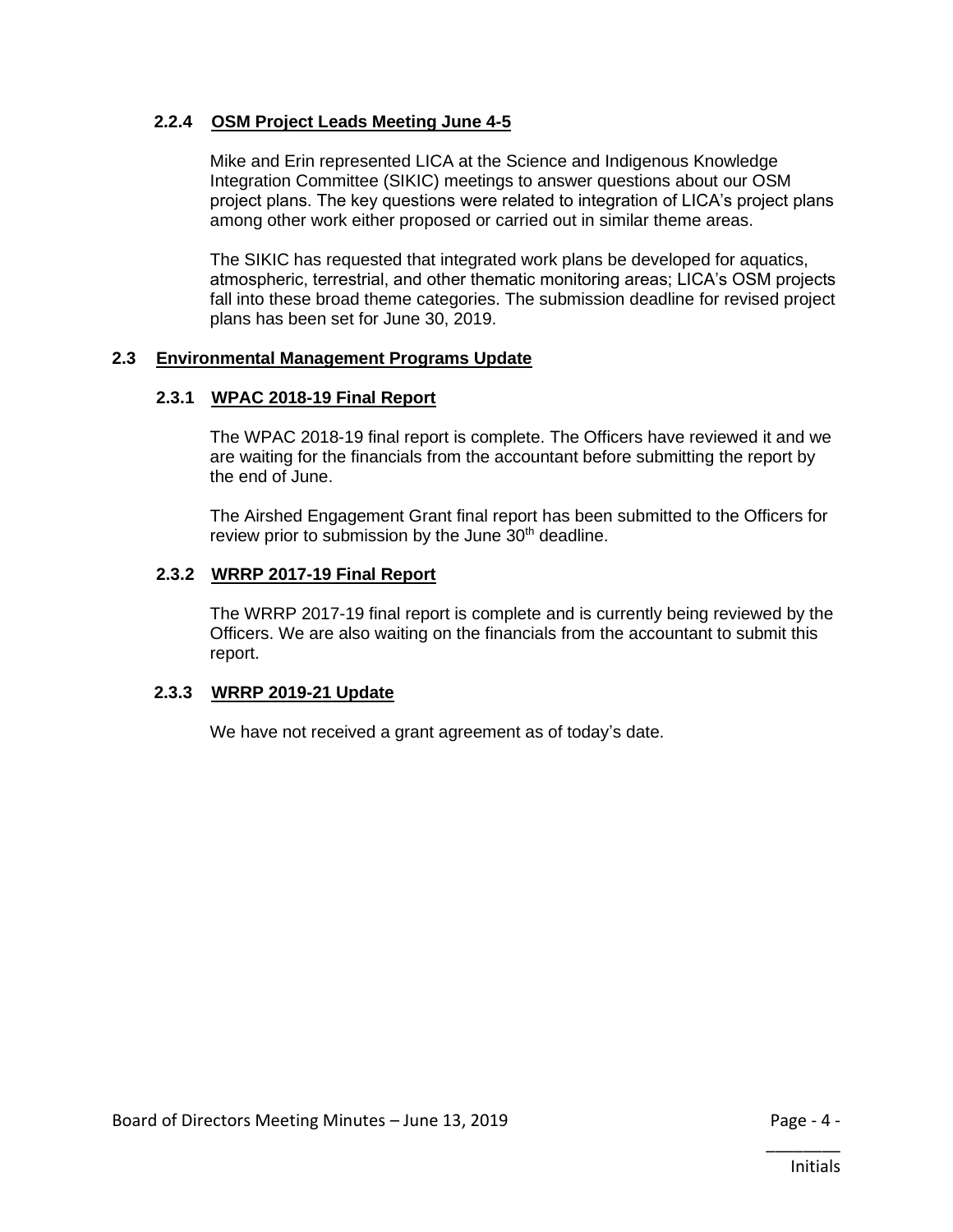# **2.3.4 ALMS 2019 Lakes**

Erin presented the complete list of the 2019 lakes to be tested by ALMS which includes:

- 1) Skeleton Lake North Basin,
- 2) Skeleton Lake South Basin,
- 3) Laurier Lake,
- 4) Vincent Lake,
- 5) Minnie Lake,
- 6) Crane Lake,
- 7) Moose Lake,
- 8) Muriel Lake,
- 9) Kehewin Lake, and
- 10) Marie Lake.

The funds the Moose Lake Watershed Society requested from the MD of Bonnyville are now going towards doing sediment core samples as part of the phosphorus loading study which will feed into LICA's total phosphorus budget if our grant is successful.

#### **2.4 Administration**

#### **2.4.1 Executive Director's Report**

Arianne presented her Executive Director's report noting that the amended AEP Air Monitoring Contract to the end of June 2019 was received yesterday.

# **2.4.2 Financial Reports**

# **2.4.2.1 Accounts Receivable Report to June 4th, 2019**

Arianne presented the accounts receivable report to June 4<sup>th</sup>, 2019 to the Board noting that Pengrowth has since paid. Duane Lay notified us that the 2019-20 membership dues have now been approved by the Cold Lake council and payment will be forthcoming.

# **2.4.2.2 Finances to Date May 31st, 2019**

Arianne presented the Finances to Date to May 31<sup>st</sup>, 2019 to the Board.

# **2.4.3 Strategic Plan Progress Report – June 6th, 2019**

Arianne presented LICA's Strategic Plan Progress Report to June 6<sup>th</sup>, 2019.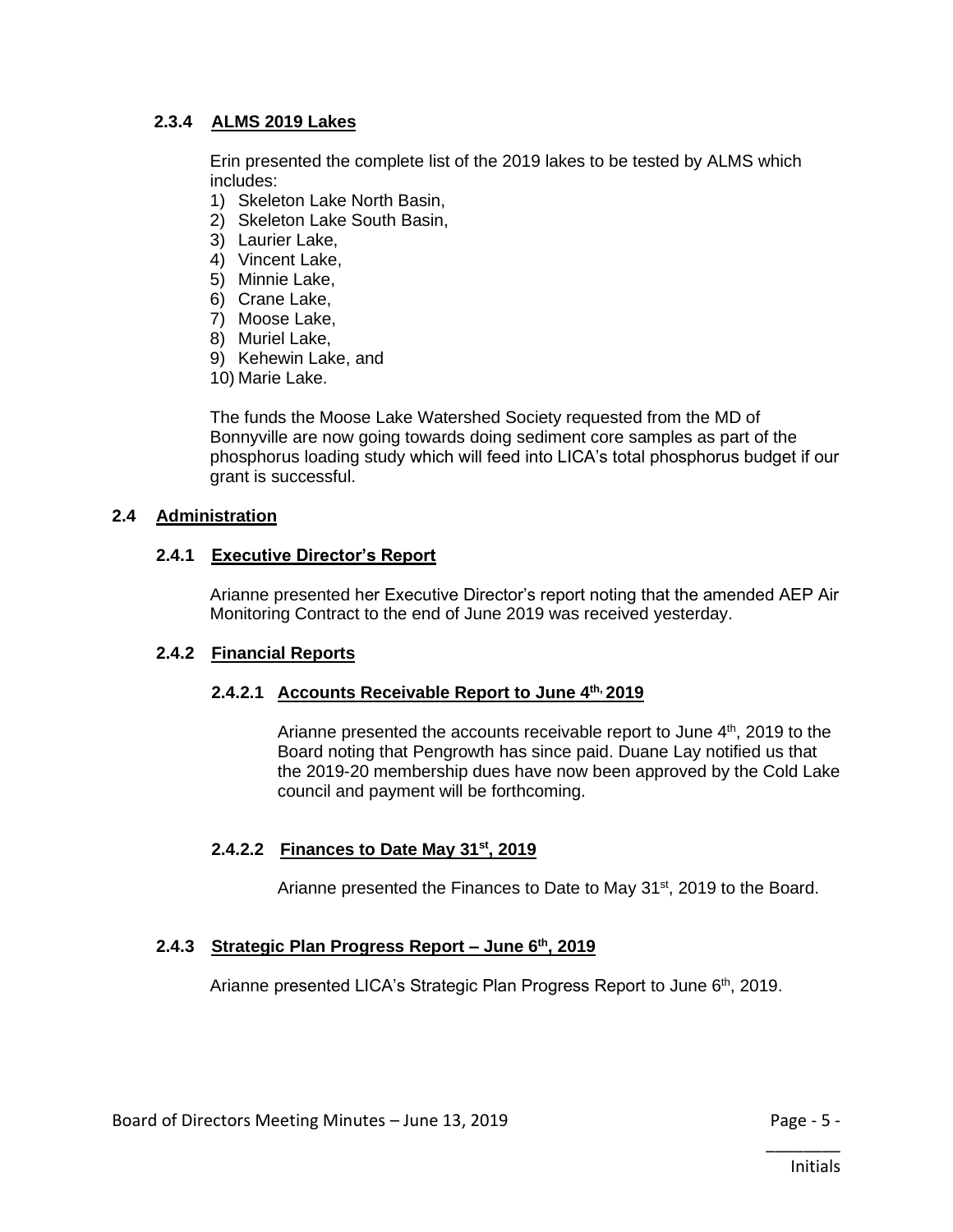#### **2.4.4 Governance Committee**

#### **2.4.4.1 May 21, 2019 – Governance Minutes - DRAFT**

John presented the draft of the May 21<sup>st</sup> Governance meeting minutes.

#### **2.4.4.2 Policy 2.4** *General Purchasing – Supplies and Services*

**#3 Moved by Roxane Bretzlaf AND RESOLVED that Policy 2.4** *General Purchasing – Supplies and Services* **be accepted as presented.**

# **2.4.4.3 Policy 2.5** *Membership*

**#4 Moved by Scott Meyers AND RESOLVED that Policy 2.5** *Membership* **be accepted as presented.**

# **2.4.4.4 Policy 2.7** *Back-up of Financial Data –* **DELETION**

**#5 Moved by Annette Hobart AND RESOLVED that Policy 2.7** *Back-up of Financial Data* **be deleted as recommended.**

# **2.4.4.5 Policy 3.14** *Accounting Assistant Job Description*

**#6 Moved by Scott Meyers AND RESOLVED that Policy 3.14** *Accounting Assistant Job Description* **be accepted as presented.**

# **2.4.4.6 Policy 2.9** *Employee/Contractor Expenses*

**#7 Moved by Catherine Walker AND RESOLVED that Policy 2.9** *Employee/Contractor Expenses* **be accepted as presented.**

# **2.4.4.7 Policy 2.10** *Petty Cash*

**#8 Moved by Annette Hobart AND RESOLVED that Policy 2.10** *Petty Cash* **be accepted as presented.**

#### **2.4.4.8 LICA Bylaws**

The Governance Committee reviewed the LICA Bylaws at their May 21 meeting and do not recommend any changes at this time.

#### **2.4.5 Education and Outreach Committee**

#### **2.4.5.1 May 8, 2019 – E&O Minutes – DRAFT**

Lisa presented the draft of the May  $8<sup>th</sup>$  Education & Outreach Committee meeting.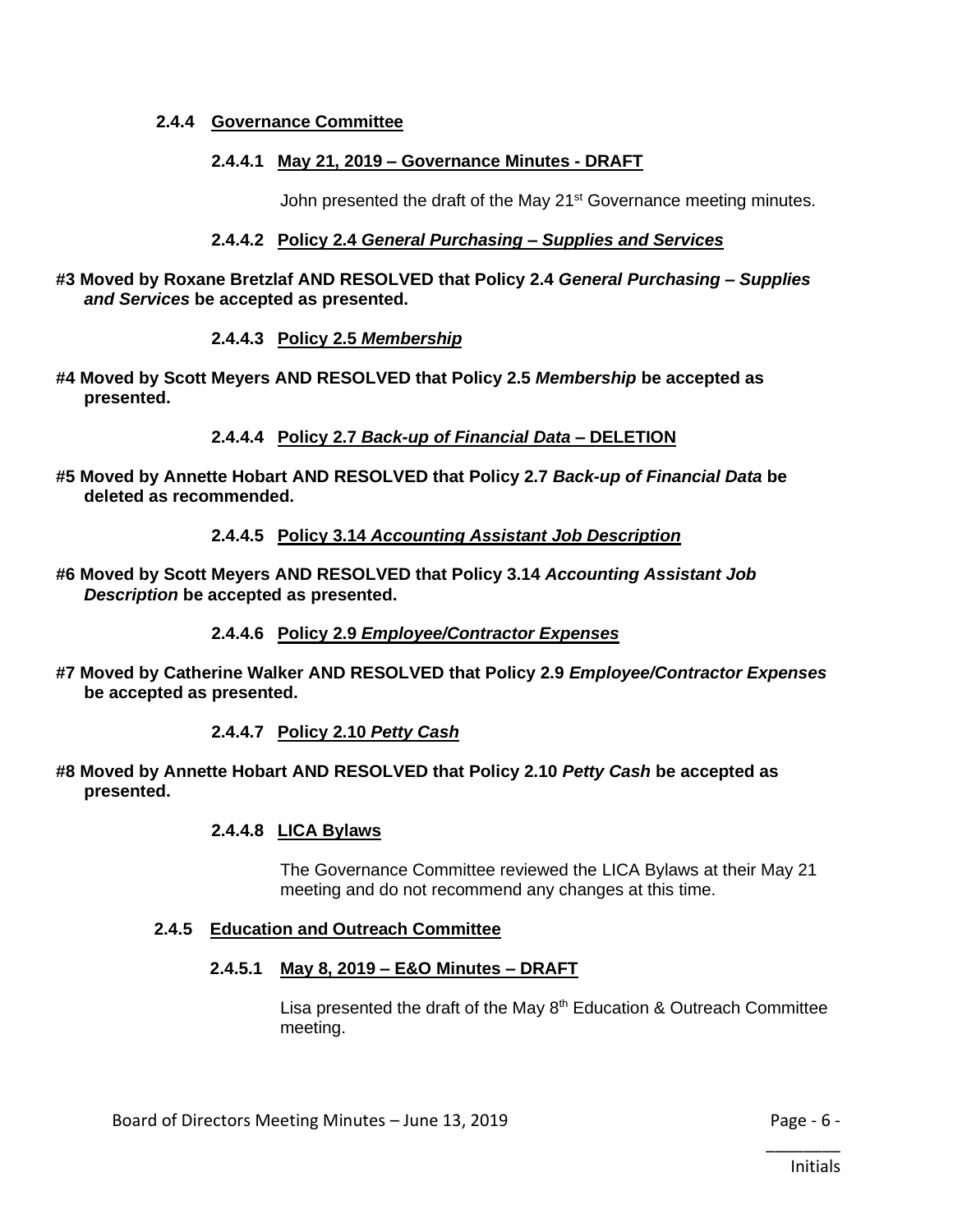# **2.4.5.2 Committee Member Selection**

The Committee Expression of Interest list was reviewed and it was determined that the E&O Committee could operate effectively until the new members are appointed at the organizational meeting after the AGM.

**#9 Moved by John Ilchuk AND RESOLVED that the Education & Outreach Committee operate with the existing membership until new members are appointed at the organizational meeting.**

# **2.4.6 Technical Working Group (TWG)**

# **2.4.6.1 April 29, 2019 – TWG Meeting Minutes – DRAFT**

Annette presented the draft of the April 29<sup>th</sup> TWG Committee meeting.

# **2.4.6.2 Recommendations to the Board – In-house Reporting Proposal**

The Technical Working Group is recommending that, on a 1-year trial commencing August 1, 2019, LICA proceed with transitioning all essential reporting and data validation functions to the Data and Reporting Specialist (Lily Lin). Level 0 data verification will remain with the current air reporting services contractor.

# **#10 Moved by Scott Meyers AND RESOLVED that the in-house reporting proposal be accepted as presented and that Michael seek alternative third-party contracts if required.**

# **2.4.7 2020-21 Proposed Consolidated Budget**

Arianne presented the Proposed Consolidated Budget for 2020-21 for Board review.

# **2.4.8 LICA Credit Card Authorization**

As of August 15<sup>th</sup>, 2019 the existing Lakeland Credit Union MasterCard will no longer be supported. As such, LICA will need to apply for a Lakeland Credit Union VISA to replace it.

#### **#12 Moved by Harold Ross AND RESOLVED that, as per LICA Bylaws, LICA acquire a credit card with a total credit limit of \$10,000 and that the Officers be designated as administrators of the credit card account and that Arianne Crook be designated as an authorized cardholder with a credit limit of the full \$10,000.**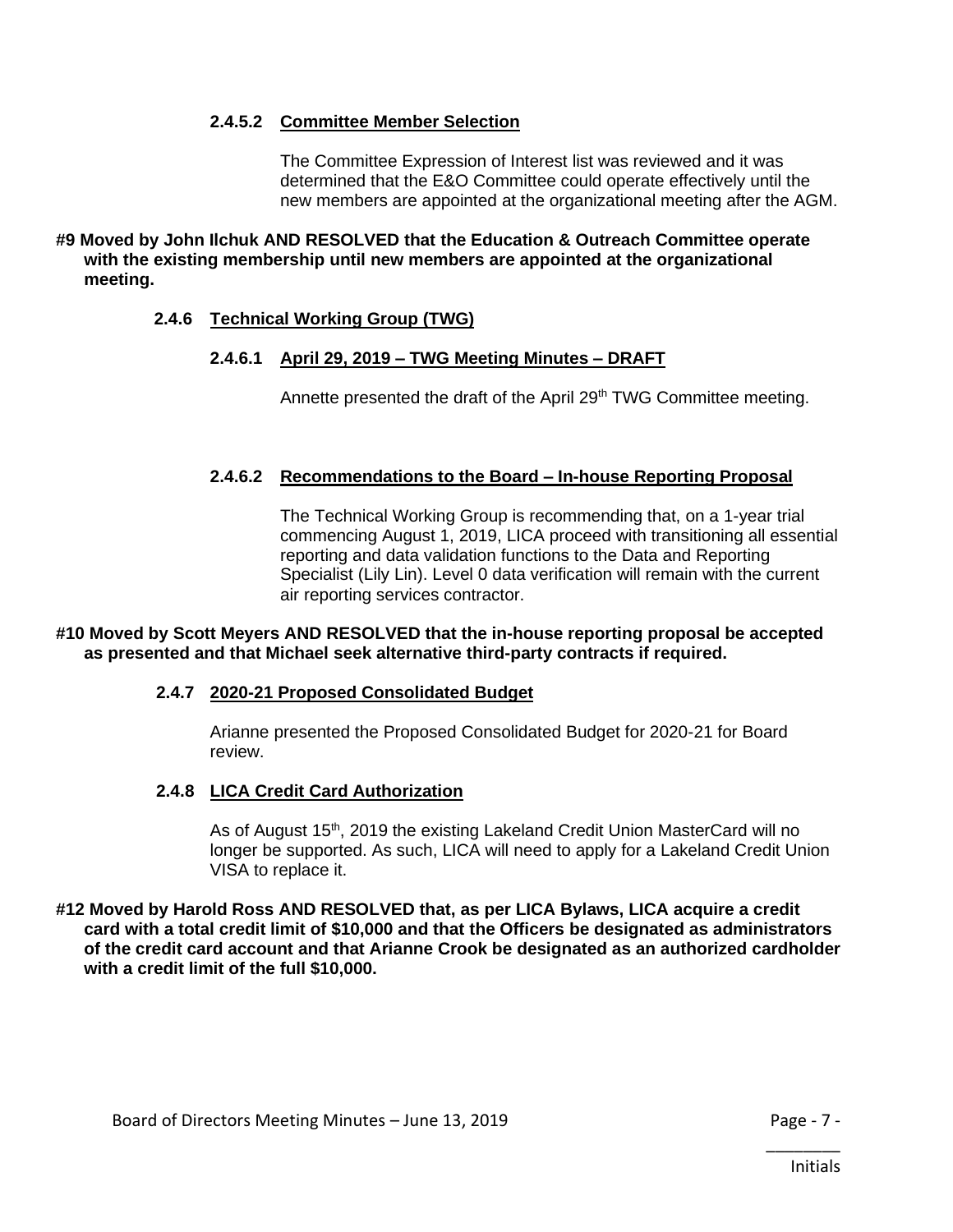#### **2.4.9 Summer Office Hours**

After consultation with administrative staff, it was determined that the office could be closed Mondays for the summer months of July and August. This will be in effect for future years unless otherwise directed by the Board.

**#11 Moved by Scott Meyers AND RESOLVED that the LICA office hours be Tuesday, Wednesday and Thursday from 8:30-5:00 for the summer months of July and August going forward unless otherwise directed by the Board.** 

#### **3.0 Other Business**

#### **3.1 Water Innovation Forum – May 22-23**

Attendees to this year's Water Innovation forum felt networking with other WPACs to be valuable but do not recommend that we attend this event going forward.

#### **3.2 ALMS Annual Conference – Sept 18-19th**

ALMS has sent out a save the date for this fall's ALMS Conference at Chestermere Lake.

#### **#13 Moved by Duane Lay AND RESOLVED that up to three people attend the ALMS Annual Conference and that mileage and accommodation expenses be covered as per LICA policy.**

#### **4.0 Affiliate Organizations**

#### **4.1 Alberta Water Council**

No Report

# **4.2 Alberta Airsheds Council**

The "how wildfire smoke affects our health" video is near completion and will be released very soon.

Arianne will attend the AGM on Friday June 21st, 2019 in Edmonton.

#### **4.3 Synergy Alberta**

Arianne participated in the monthly conference call. The importance of social media was discussed. Arianne will discuss the possibility of creating a Social Media management policy with the Governance Committee.